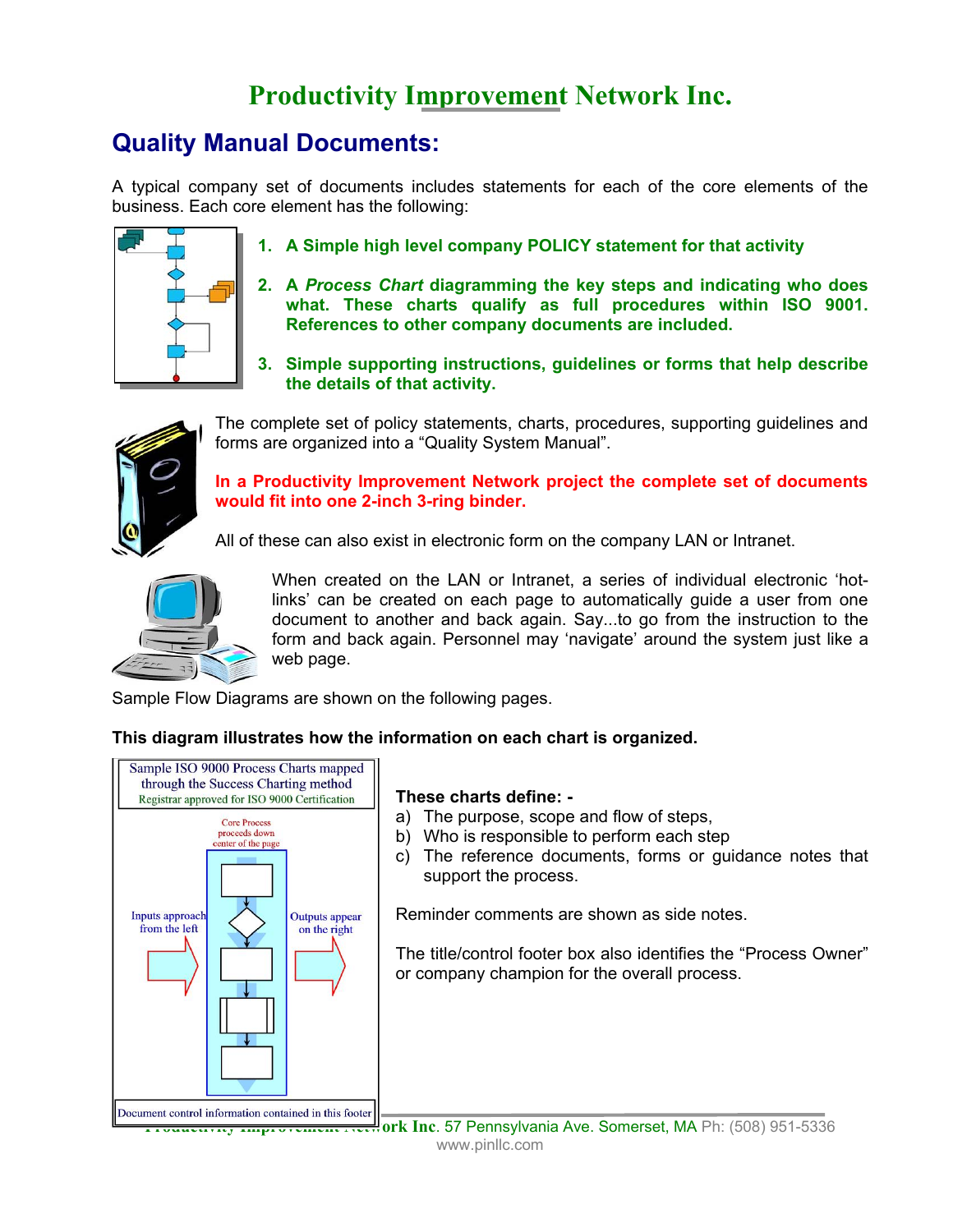

**Productivity Improvement Network Inc**. 57 Pennsylvania Ave. Somerset, MA Ph: (508) 951-5336 www.pinllc.com